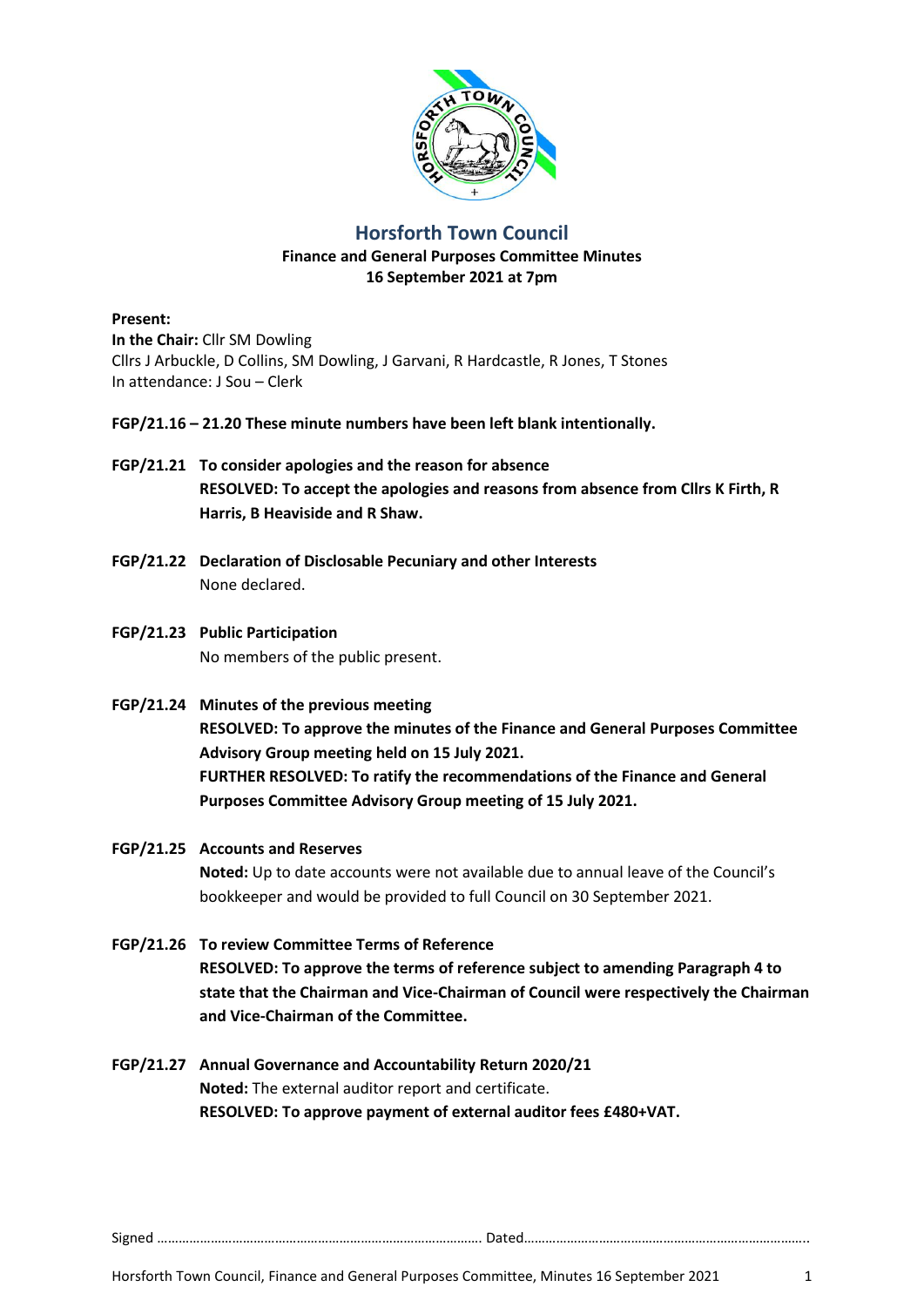### **FGP/21.28 3&5 The Green**

**RESOLVED: Under the Public Bodies (Admission to Meetings) Act 1960 to exclude members of the press and public from the meeting during item 8 of the agenda on the grounds that publicity would be prejudicial to the public interest by reason of the confidential nature of the business to be transacted.**

Members considered a report on 3&5 The Green, giving revised valuations from Leeds City Council.

**RESOLVED: To recommend the following to full Council:**

- **1. To agree to pay the revised valuation for community use only for 3&5 The Green and The Stables.**
- **2. To make an initial offer of staged payments, as discussed in the meeting.**
- **3. To delegate negotiations with Leeds City Council and the final decisions on the amount and timing of staged payments to the Clerk in consultation with Cllrs Collins, SM Dowling, Garvani and Hardcastle.**

**ACTION: To contact Leeds City Council after Council has considered the recommendations at its meeting on 30 September 2021.**

#### **FGP/21.29 Community Infrastructure Levy (CIL)**

**RESOLVED: Under the Public Bodies (Admission to Meetings) Act 1960 to exclude members of the press and public from the meeting during item 9 of the agenda on the grounds that publicity would be prejudicial to the public interest by reason of the confidential nature of the business to be transacted.**

Cllr R Hardcastle updated members on a report from Cllr P Mallott on proposed projects for Community Infrastructure Levy monies, relating to works at Horsforth Hall Park to replace or refurbish seating and picnic tables, tarmacking and the bandstand, and providing seating at the Old Ball roundabout.

Discussion included the following points:

- Hall Park is owned by Leeds City Council and therefore their suppliers and contractors must be used for replacing seats and tables and tarmacking works within the park even if more competitive prices may be available elsewhere
- The need for play areas and seating in other parts of the town
- Past experience has been that some residents do not want new seating provided near their homes

Cllr R Hardcastle has written an article on CIL which will appear in the next issue of Horsforth Matters and which will invite readers' views.

**RESOLVED: To defer any decision on proposed Community Infrastructure Levy projects until feedback has been received in response to the CIL article in Horsforth Matters.**

**ACTION: CIL feedback from the Horsforth Matters article to be considered by the CIL Advisory Group.**

Signed ………………………………………………………………………………. Dated……………………………………………………………………..